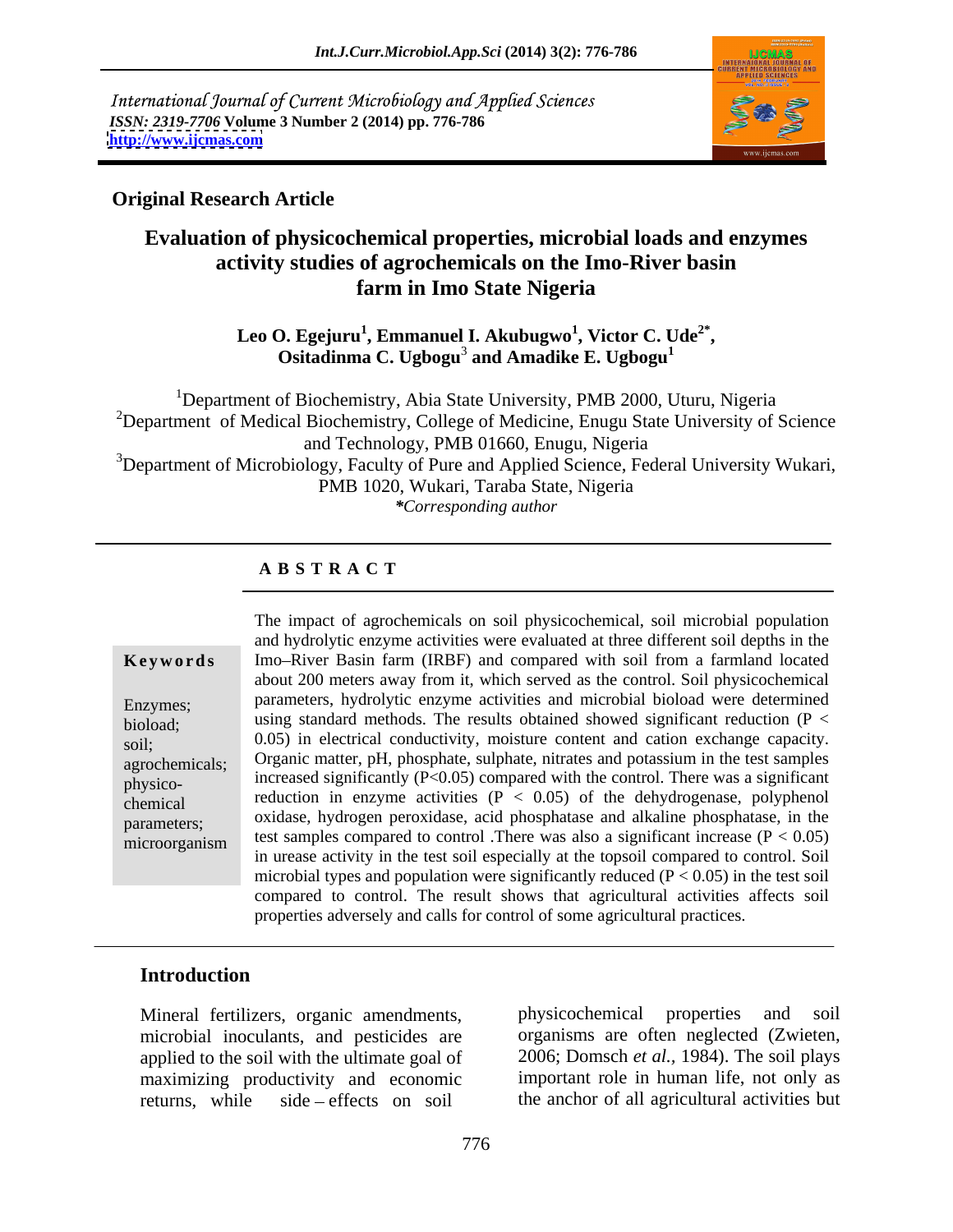also as sink to many wastes, some of which are hazardous (Prescot *et al.*, 2001). **activities are estimated in the process.** The Soil needs to be at a minimum temperature enzymes that can be investigated in and moisture level for active polluted soils include dehydrogenase, decomposition to occur. Air must be urease, polyphenol oxidase, hydrogen available for microorganisms to respire peroxidase, acid and alkaline phosphatase and decompose the dead organic matter. (Oliveira and Pampulha, 2006; Li et al., Over time, dead organic matter is reduced 2005; Wyszkowska and Kucharski, 2000; in size and volume, continually keeping the earth's surface clear of dead debris.

Most important nutrient transformations in in soil samples includes; pH, temperature, soil are biochemical reactions mediated by enzymes produced by the resident moisture content, organic carbon, organic microbiota. . The use of soil enzyme to determine the extent of perturbation undergone by a soil has proved a Wyszkowska *et al*., 2001 This work successful approach to study the impact of various agricultural inputs on the their agricultural practices on soil physicochemical and enzymatic activities of the soil and hence soil fertility (Graham and Haynes, 2005; Griffiths *et al.,* 2001).

The use of agrochemicals especially fertilizers and pesticides have no doubt resulted in improvement in food budy fried production and control of diseases, but affects farmlands and domestic water supply sources. In addition to these effects, they also modify the tropical forest of South East Nigeria. The physicochemical properties and microbial diversity of the affected soil (Wyszkowsk and Kucharsk, 2000; Sandrin and Maler, square. Maize, melon, garden egg,

Microbial culture techniques have been reported to be deficient in accessing observed each year. For good yields microbial flora of soils because only mineral fertilizer (NPK) and pesticides culturable organisms are assessed while viable non culturable organisms are underestimated (Li *et al*., 2005; have been going on for about 20 years Wyskowska and Kucharski, 2000). The use of soil enzyme in the evaluation of soil pollution and reduction in yields despite quality becomes a more valuable tool since culturable and unculturable, even

extra-cellular and intracellular enzyme (Oliveira and Pampulha, 2006; Li*et al.*, 2005; Wyszkowska and Kucharski, 2000; Nwaugo *et al.*, 2008).

(Griffiths *et al*., 2001). In a like manner the physicochemical properties of soil that can be investigated exchange acidity, CEC, conductivity, matter, Sulphate Phosphates, Nitrates and a host of others (Oseni *et al*., 2007; reports the impact of agrochemicals and their agricultural practices on soil microbes and their enzyme activities.

# **Materials and Methods**

## **Study Area**

2003). vegetable and cassava are the major crops The study area Emeke-Obibi is in Owerri- North Local Government Area of Imo State. The area is located in the humid Imo River Basin Demonstration (IRBD), farms cover an area of about 4 kilometres grown in the farms which aredivided into sections and two seasons of planting are (Mostly fungicides and insecticides) are constantly being used. These activities resulting in soil contamination, water the amount of NPK fertilizer applied.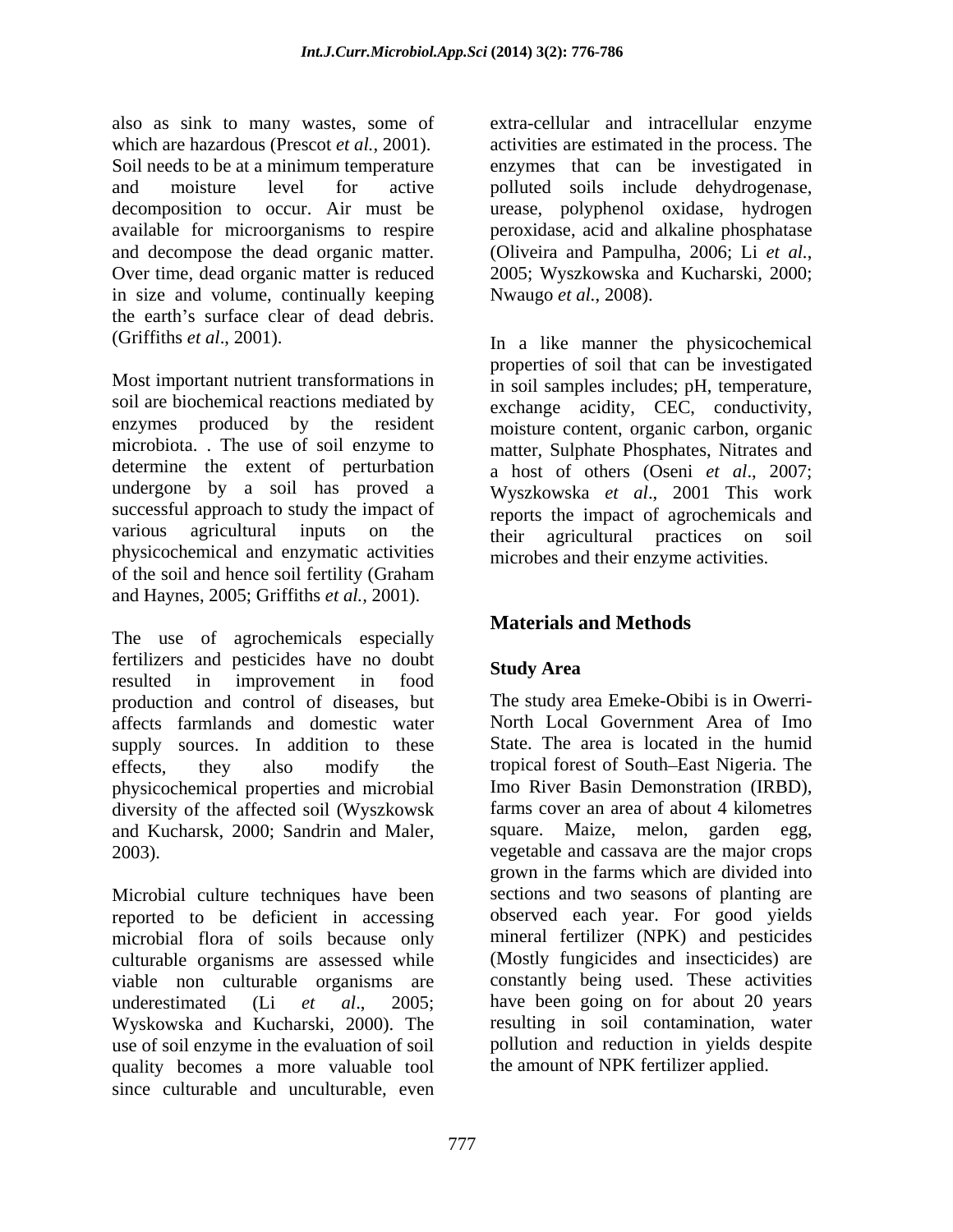which served as the control. A1, A2 and level. A3 were labelled as test samples from 0 - 10, 10 - 20 and  $20 - 30$ cm respectively while B1, B2 and B3 were labelled as control samples from 0 -10, 10 - 20 and 20 The soil enzyme assays carried out in this randomly obtained from each quadrant, peroxidase, urease, polyphenol oxidase, mixed to ensure homogeneity and to acid and alkaline phosphatase. The soil prepare one composite sample. Plant dehydrogenase was determined with the material and other debris were removed method described by Cassida *et al*, (1964) from the sample by hand picking. as modified by Li *et al*, (2005). Hydrogen Microbial analysis was done on freshly peroxidase activity was estimated using collected samples from the soil solution.  $KMnO<sub>4</sub>$  titration method (Alef and Samples for the determination of Nannipieri 1995). The method described physicochemical parameters were air dried by Tabatabai, (1997) and Tabatabai and and crushed with a wooden roller, sieved Bremner, (1969) was used to determine with 2mm sieve and stored in a soil sac. acid and alkaline phosphatase. Soil Some samples for the soil enzyme analysis polyphenol oxidase was determined using were equally air dried to a constant colorimetric method as described by Li *et*  weight. *al*, (2005); modified from Tabatabai and

Temperature and pH of the soil were determined directly at the site using multipurpose tester (Jenway HANNA 1910 model). Soil moisture was carried Fungi and bacteria were isolated from the out using dry to constant weight method as soil sample by the standard spread plate in the publication of the American Public technique according to Collins and Lyne, Health Association (ALPHA, 1998). (1980). Serial dilution of each of the soil Electrical conductivity was determined samples collected was carried out by using the conductivity meter (1:2 adding 1g of each of the soil sample into soil/water ratios) (Whitney, 1998). Soil 9ml of sterile normal saline in a flask and organic carbon and organic matter were shaken very well and finally diluted to 10 estimated according to the method of <sup>5</sup>. Exactly 1ml aliquots of the dilutions Osuji and Adesihan (2005) as described by were spread in triplicates on the surface of Akubugwo *et al*, (2007). Ammonium plates of sabouraud dextrose agar (SDA),

**Collection and preparation of Soil**  saturation method was used in the **Samples for Analysis** determination of cation exchange capacity The samples were collected eight weeks phosphate and nitrate were determined after the cultivation of the farms. The using the method described by Dewis and farms were divided into four quadrants for Freitas (1970). Buck scientific Atomic proper coverage. Soils were sampled at Absorption/Emission spectrophotometer three depth levels from the IRBD farms 205 was employed according to AOAC and a farmland located about 200m away (2005) in the determination of potassium (Dewis and Freitas, 1970). Soil sulphate, (2005) in the determination of potassium level.

### **Soil Enzyme Activities**

30cm respectively. Samples were study include dehydrogenase, hydrogen **Soil Physicochemical Properties** using colorimetric methods (Nannipieri *et*  Bremner (1969) and urease was estimated *al*., 1980; Kandeler and Gerber, 1988).

### **Estimation of the Soil Bacteria Bioload**

**-** Construction of the construction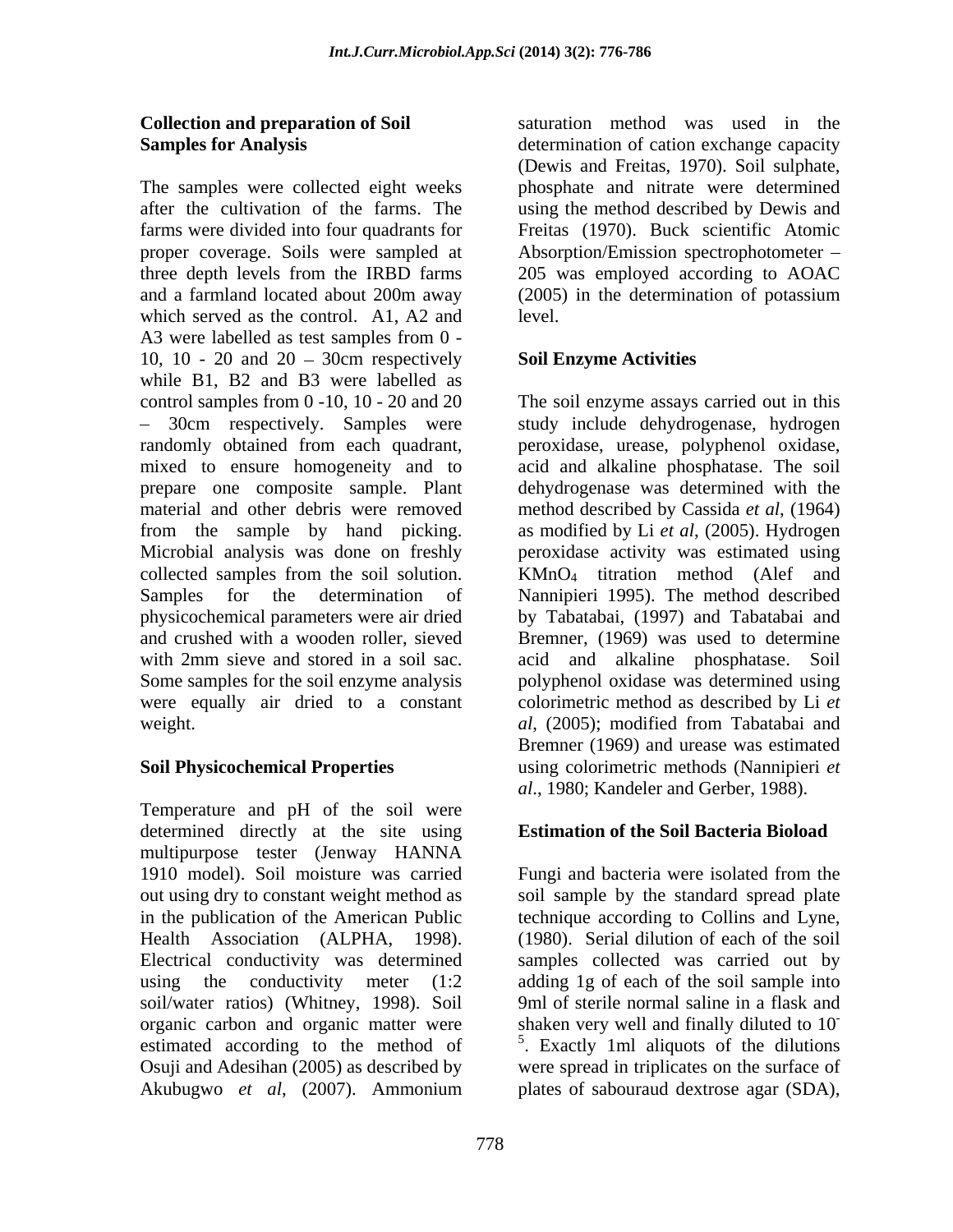malt yeast extract peptone agar (MYPA) Result and Discussion and nutrient agar (NA) using sterilized

The cotton wool swabs of the soil solution by pH values of the Imo River Basin farm up to 4 days at room temperature  $(30\pm2\degree C)$ . Fungal isolates were identified colonial and biochemical tests (Collins and and 13.78% to 18.51% test group. The

the soil suspension for serial dilutions room temperature  $(30\pm2\degree C)$  for up to 14 days. Distinction between actinomycetes and bacterial colonies was facilitated by Soil enzymatic activities of Imo River the use of a hand lens. Microscopic and Basin and control at different soil depth macroscopic features of the colonies were are as shown in table 2. Dehydrogenase, used for the identification of the isolates. polyphenol oxidase, urease, acid Colonies observed were counted using phosphatase and alkaline phosphatase colony counters. Only plates with  $30 -$  activities significantly (P<0.05) increased

analysis of variance (ANOVA). Means were compared for significance using Duncan's multiple Range Test  $(P < 0.05)$ .

### **Result and Discussion**

bent glass rod. The physicochemical properties observed were also used to inoculate separate plates soils were significantly (p<0.05) higher of NA, SDA, and MYPA by streaking the compared to control. The electrical plates with the swab. Plates of nutrient conductivity (dsm<sup>-1</sup>) ranged from 0.31-Agar were incubated for  $24 - 48$ hrs while  $0.74$ dsm<sup>-1</sup> in the test soil samples and 0.42plates of SDA and MYPA were incubated  $0.68$ dsm<sup>-1</sup> in the control with higher values by reference to standard descriptions (Frey control as against the topsoil from the *et al*., 1981). Bacterial isolates were also polluted Imo River basin soils and ranged identified with reference to morphological, from 18.22% to 26.61% in control group Lyne, 1980). CEC were  $10.51$ Cmol Kg<sup>-1</sup>,  $10.27$ Cmol The actinomycetes (yeasts) were also against  $16.62$ Cmol  $\text{kg}^{-1}$ ,  $15.25$ Cmol  $\text{kg}^{-1}$ isolated from samples using standard and  $5.05$ Cmol  $\text{kg}^{-1}$  in the control for the dilution plate's procedures as described three different soil levels. The temperature earlier. The soil samples were first dried at  $(^{0}C)$  observed in the study for both the test 45<sup>o</sup>C for 2hrs in sterile Petri-dishes before samples and control were within 26.4– were prepared. Exactly 1ml aliquots of the values of nitrate, phosphate, sulphate and dilutions in triplicates were spread over potassium were observed in topsoil starch casein agar medium incubated at samples of the Imo River Basin farm soils  $^{\circ}$ C) for up to 14 compared to control. in this work are as shown in Table I. The pH values of the Imo River Basin farm ) ranged from 0.31 found in the subsoil samples. The moisture content was higher at the topsoil in the and 13.78% to 18.51% test group. The  $^{-1}$  10.27Cmol , 10.27Cmol  $kg^{-1}$  and 5.69Cmol  $kg^{-1}$  in test group as  $-1$  in toot group as in test group as against 16.62Cmol  $kg^{-1}$ , 15.25Cmol  $kg^{-1}$  $^{-1}$  15.25 Cmol  $\ln^{-1}$ ,  $15.25$ Cmol kg<sup>-1</sup> -1 and  $5.05$ Cmol  $\text{kg}^{-1}$  in the control for the 27.1<sup>o</sup>C. A significantly ( $p<0.05$ ) high compared to control.

100cfu / ml were used. at the top soil (0-10) compared to the Calculation: Bioload  $=$  Vol. used x both test soil samples and control. There dilution factor. was no significant (P<0.05) difference in **Statistical Analysis**  different depths of the test soil sample but, Statistical analysis was done using observed within the control groups. polyphenol oxidase, urease, acid middle (10- 20) and sub soil (20-30) in hydrogen peroxidase activity within the a significant (P<0.05) increase was Generally, all the soil enzyme activities significantly  $(P<0.05)$  reduced in the test group compared to control except urease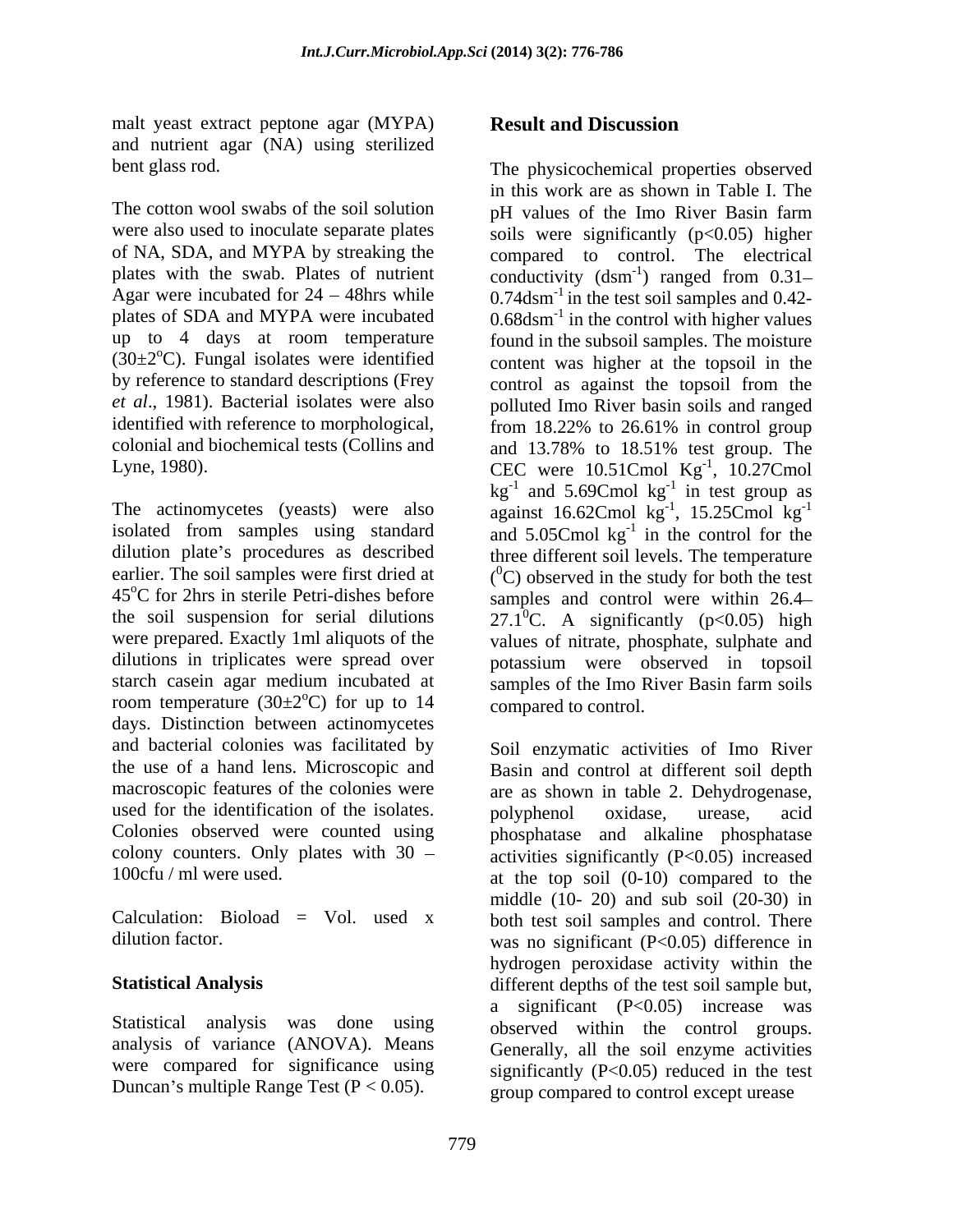| <b>Soil Depths (cm)</b> | $0-10$            | $0 - 10$          | $10 - 20$          | $10 - 20$           | $20 - 30$                     | $20 - 30$          |
|-------------------------|-------------------|-------------------|--------------------|---------------------|-------------------------------|--------------------|
|                         | (A1)              | <b>(B1)</b>       | (A2)               | (B2)                | (A3)                          | (B3)               |
| pH                      | $8.10 \pm 0.01c$  | $6.82 \pm 0.02a$  | $7.01 \pm 0.01b$   | $6.62 \pm 0.02a$    | $6.75 \pm 0.01a$              | $6.73 \pm 0.02a$   |
| Temperature $(^0C)$     | $26.4 \pm 0.08a$  | $26.8 \pm 0.02b$  | $27.1 \pm 0.04b$   | $27.1 \pm 0.04$     | $27.5 \pm 0.08c$              | $26.6 \pm 0.06a$   |
| Electrical              | $0.31 \pm 0.00a$  | $0.42 \pm 0.02a$  | $0.46 \pm 0.01a$   | $0.52 \pm 0.02a$ ,b | $0.74 \pm 0.01b$              | $0.68 \pm 0.01$    |
| Conductivity (dsm-1)    |                   |                   |                    |                     |                               |                    |
| Moisture Content (%)    | $13.78 \pm 0.0a$  | $26.61 \pm 0.02c$ | $14.57 \pm 0.1$ ab | $22.72 \pm 0.33c$   | $18.50 \pm 0.04b$             | $18.22 \pm 0.01$ b |
| Organic Carbon (%)      | $2.70 \pm 0.00d$  | $1.16 \pm 0.01b$  | $1.71 \pm 0.01c$   | $1.12 \pm 0.01b$    | $1.41 \pm 0.01b$              | $0.75 \pm 0.00a$   |
| Organic Matter (%       | $4.65 \pm 0.03e$  | $2.00\pm0.01$     | $2.95 \pm 0.01d$   | $1.92 \pm 0.01$     | $2.44 \pm 0.02c$              | $1.29 \pm 0.00a$   |
| $CEC \pmod{Kg^{-1}}$    | $10.51 \pm 0.0$   | $16.62 \pm 0.01c$ | $10.27 \pm 0.00b$  | $15.25 \pm 0.01c$   | $5.69 \pm 0.01a$              | $5.05 \pm 0.00a$   |
| Nitrate $(\%)$          | $0.97 \pm 0.01c$  | $0.83 \pm 0.00c$  | $0.50 \pm 0.02b$   | $0.54 \pm 0.00$     | $0.19 \pm 0.00a$              | $0.16 \pm 0.00a$   |
| Sulphate $(\%)$         | $3.45 \pm 0.01$ d | $1.49 \pm 0.00a$  | $2.63 \pm 0.02c$   | $1.62 \pm 0.01a$    | $1.60 \pm 0.01a$              | $2.15 \pm 0.03 b$  |
| Phosphate $(\%)$        | $0.59 \pm 0.01c$  | $0.45 \pm 0.00$   | $0.33 \pm 0.01a$   | $0.31 \pm 0.01a$    | $0.23 \pm 0.01a$              | $0.33 \pm 0.01a$   |
| Potassium (PPM)         | $126.1 \pm 0.3c$  | $76.1 \pm 0.40a$  | $120.6 \pm 0.07$ b | $79.8 \pm 0.12a$    | $81.7 \pm 0.21a$   80.7±0.05a |                    |

**Table.1** Physicochemical properties of test soil and control soil at different soil depths

Values are means  $\pm$  standard deviations, n=3. Values in the same row bearing the different superscript letters are significantly different at  $(p<0.05)$ .

**Table.2** Soil enzymatic activities of Imo River Basin and control at different soil depths

| <b>Enzymes</b>       | $0-10A1$                     | $0-10 B1$                    | $10-20A2$                 | 10-20 B2                | $20-30$ A3                 | 20-30 B3          |
|----------------------|------------------------------|------------------------------|---------------------------|-------------------------|----------------------------|-------------------|
| Dehydrogenase        | $2.17 \pm 0.01^{\text{a}}$   | $4.44 \pm 0.00^{\circ}$      | $3.06 \pm 0.02^b$         | $3.53 \pm 0.01^c$       | $3.07 \pm 0.01^b$          | $3.16 \pm 0.02^b$ |
| (mg/g/6h)            |                              |                              |                           |                         |                            |                   |
| Polyphenol oxidase   | $.98 \pm 0.01$               | $2.72 0.01^{\circ}$          | $1.48 \pm 0.02^a$         | $2.26 \pm 0.01$ °       | $1.78 \pm 0.00^{\text{a}}$ | $1.95 \pm 0.01^b$ |
| (mg/g/3h)            |                              |                              |                           |                         |                            |                   |
| Hydrogen             | $2.00 \pm 0.01^{\text{a}}$   | $2.62 \pm 0.01$ <sup>c</sup> | $218 \pm 0.03^{\text{a}}$ | $2.26 \pm 0.01^b$       | $2.09 \pm 0.01^{\circ}$    | $2.07 \pm 0.01^a$ |
| peroxidase(mL/g/h)   |                              |                              |                           |                         |                            |                   |
| Urease $(mg/g / 5h)$ | $5.37 \pm 0.05$ <sup>d</sup> | $3.45 \pm 0.01$ <sup>c</sup> | $2.96 \pm 0.01^{\circ}$   | $2.92 \pm 0.01^b$       | $2.49 \pm 0.01^{\circ}$    | $2.43 \pm 0.02^a$ |
| Acid phosphatase     | 1.32 $\pm$ 0.01 $^{\circ}$   | $1.63 \pm 0.00$ <sup>c</sup> | $1.04 \pm 0.01^{a,b}$     | $1.23 \pm 0.02^b$       | $0.91 \pm 0.01$            | $1.25 \pm 0.02^b$ |
| (mg/g/h)             |                              |                              |                           |                         |                            |                   |
| Alkaline phosphatase | $.50 \pm 0.01$               | $1.85 \pm 0.00^{\circ}$      | $1.32 \pm 0.02^{a,b}$     | $1.44 \pm 0.01^{\circ}$ | $1.20 \pm 0.00^a$          | $1.42 \pm 0.00^b$ |
| $\log(g/h)$          |                              |                              |                           |                         |                            |                   |

Values are means  $\pm$  standard deviations, n=3. Values in the same row bearing the different superscript letters are significantly different at  $(p<0.05)$ .

**Table.3** Bioload of test soil and control at different soil depths

| <b>Location</b>      | <sup>1</sup> Number of colonies   Bacteria count g soil (x $10^5$ |
|----------------------|-------------------------------------------------------------------|
|                      | $CFU_{\alpha}$                                                    |
| $0-10$ A1            | 1.LJ                                                              |
| $0-10 B1$            |                                                                   |
| 10-20 A <sub>2</sub> |                                                                   |
| 10-20 B <sub>2</sub> | 2.20 <sup>d</sup>                                                 |
| 20-30 A3             | $0.59^{a}$                                                        |
| $20-30 B3$           | $\overline{a}$<br>1.70                                            |

Values in the same row bearing the different superscript letters are significantly different at  $(p<0.05)$ .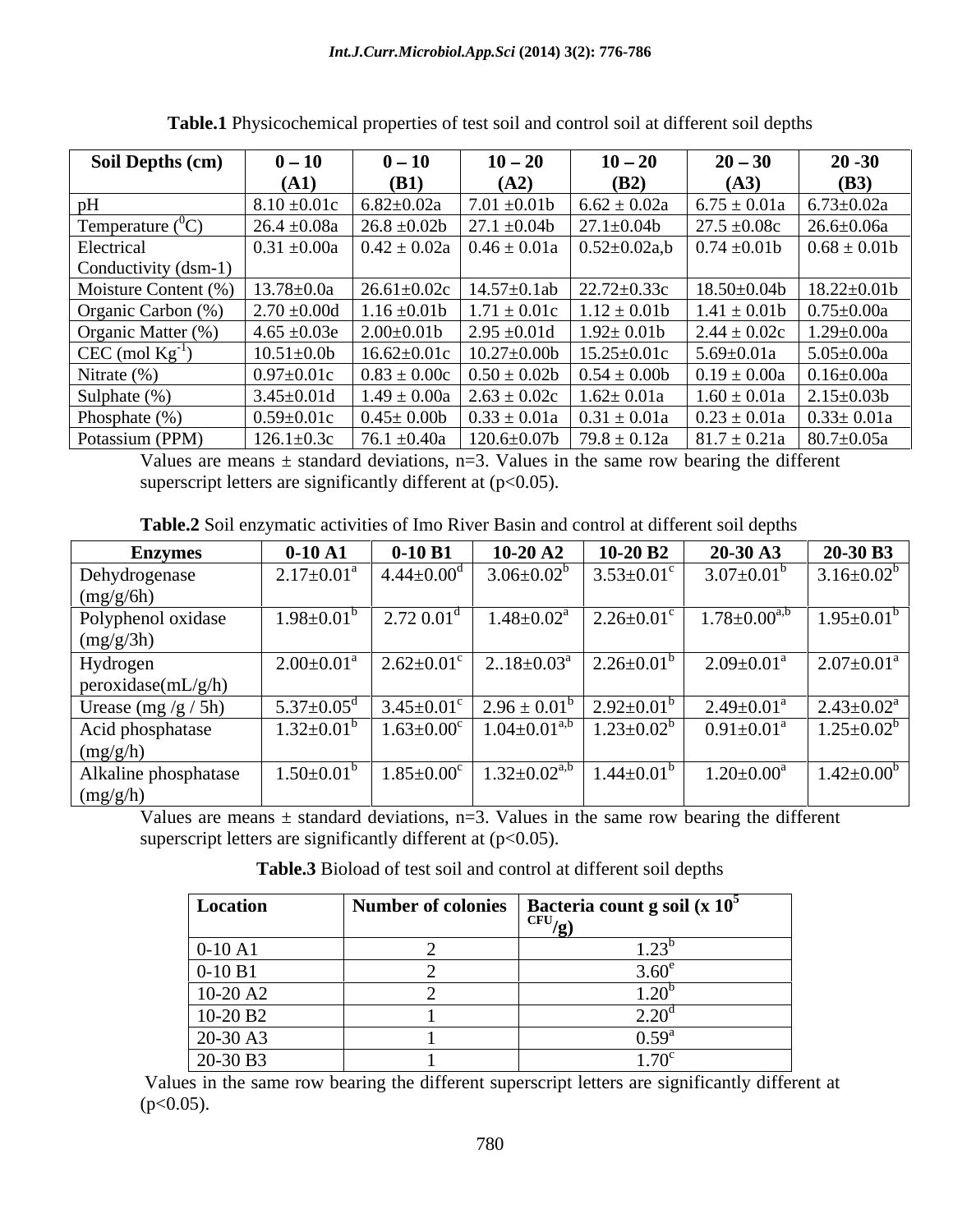which significantly  $(P<0.05)$  increased in

The bioload of test soil and control at higher pH of the test soil, the amount of different soil depths are as shown in table the dissolved salts were still low. This can 3. The top soil (0-10) were found to have be traced to the method of application of the highest bioload with  $1.23 \times 10^5$ cfu/g in fertilizer or pesticides that resulted in low test samples and  $3.6 \times 10^5$ cfu/g in control dissolution of ions on surface soil. There while sub soil (20-30) have the lowest<br>bioload with  $0.59 \times 10^5$  cfu/g in the test soil bioload with  $0.59 \times 10^5$ cfu/g in the test soil the values found in the test soils compared and  $1.7 \times 10^5$  cfu/g in the control. Gam with the control. High electrical positive bacteria were identified in all the conductivity may occur as a result of poor depths while gram negative bacteria were irrigation, water quality, excessive use of only found in 0-10 B1 and 10-20 A2. **Example 1** fertilizers and contamination from various

Table.4 shows the prevalence of 2005; Singer and Munns, 1999). In general microorganism species isolated from the electrical conductivity value between 0 various depths in both the Imo River Basin and  $0.8$ dsm<sup>-1</sup> are acceptable for general farm soils and control. All the organisms have their highest occurrence at the top

same soil depth in both test soil and topsoil sample from the Imo River Basin temperature range of  $26.4 - 27.1$ <sup>o</sup>C which is good for most enzyme and microbial activities (Barross and Morita, 1978). especially nitrogen and phosphorus which

The electrical conductivity observed from

the test group compared to control. Sub-surface soils both in the test soils and cfu/g in the control. Gam with the control. High electrical this study showed that it increased in the the control. It means that despite the was however no significant difference in with the control. High electrical fertilizers and contamination from various chemicals or industrial waste (Arias *et al*., 2005; Singer and Munns, 1999). In general growth of plants (Arias *et al*., 2005).

soil followed by middle soil and sub soil Moisture content observed in this study in both the test soil and control. Fewer was low compared with the control. While organisms were isolated in the test soil it increased with soil depth in the test soils compared to control. the control follows the reverse. This In this study it was observed that the Imo Oseni *et al*. (2007) and may be attributed River Basin soil samples were more to the constant tillage of the demonstration alkaline than the control. This may be due farm with heavy machine (tractors) which to the method of application of the loses the soil particles and encourages fertilizers (broadcasting method) which erosion and leaching of both water and leaves lots of it on the topsoil; hence it has nutrients from the soil (Filimonova, 1997; the highest pH value of 8.10. Similar Graham and Haynes, 2005). Soil moisture finding has also been reported by Han.*et*  content varies widely in soils and affects *al*., (2002). The similarity in the pH of the microbial populations, their activities and control implies that the change in the *al*., 2001). Organic matter content of the soil may have been caused by the Apart from the topsoil samples  $(0 - 10 \text{cm})$ agricultural practices or applied others were within the same range in the agrochemicals that are localized on the two sites. Organic matter reflects soil topsoil. The temperatures of the two sites carbon, nutrient availability and substrate (test and control) were within the for most soil biological activity (Bunning  ${}^{0}C$  which and Jimenez, 2003). Organic matter is an finding was in agreement with that of biochemical transformations (Suhani *et*  test soils was higher than the control. important store for plant nutrient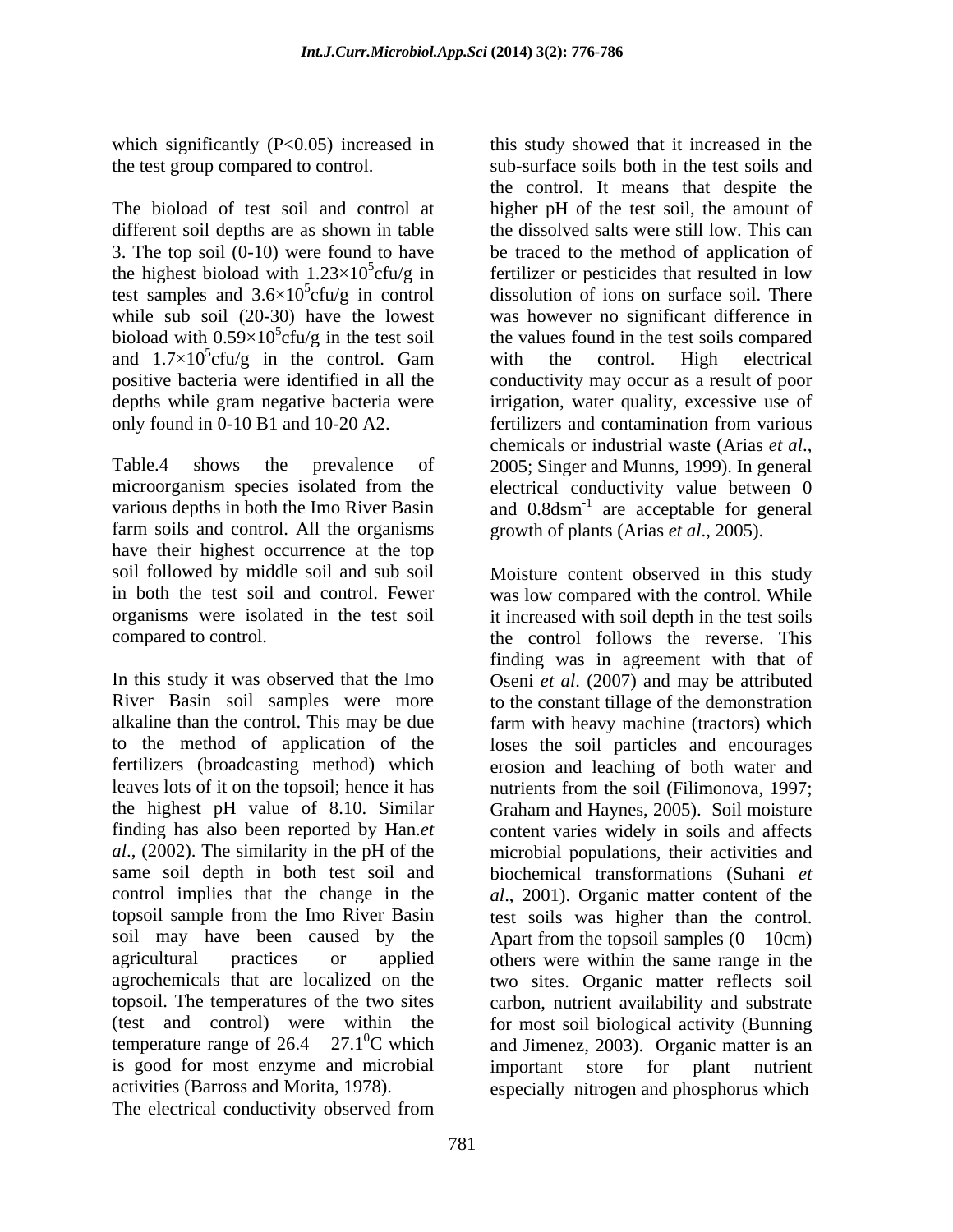| <b>Microorganisms</b>               | $0 - 10$ | $0 - 10$ | $10 - 20$  | $10 - 20$ | $20 - 30$     | $20 - 30$ |
|-------------------------------------|----------|----------|------------|-----------|---------------|-----------|
|                                     | лі       | B1       | ${\bf A2}$ | B2        | $\mathbf{A3}$ | <b>B3</b> |
| Bacillus sp.                        |          |          |            |           |               |           |
| Pseudomonas sp.                     |          |          |            |           |               |           |
| Azotobacter sp.                     |          |          |            |           |               |           |
| Salmonella sp.                      |          |          |            |           | **            | **        |
| Staphylococcus sp.                  |          |          |            |           |               |           |
| Lactobacillus sp.                   |          |          | $**$       |           |               |           |
| Rhizopus sp.                        |          |          |            |           |               |           |
| Mucor sp.                           |          |          |            |           |               |           |
| Actinomyces sp.                     |          |          |            |           |               |           |
| $\mid$ Thermoactinomyces sp. $\mid$ | v        |          |            |           | $**$          |           |

**Table.4** Prevalence of microorganism species isolated from the various depth

 $0 =$  Means not isolated,  $1 - 10 =$  Number of times the organism was isolated, \*\* = not analysed

may be released slowly upon decay (Nielsen and Winding 2002). The higher responsible for the retention of freshly values in the test samples means that although they were present in the soil, they this way the CEC gives the soil a buffering are not easily released because of reduced level of microbes and their enzymes that leaching of nutrient cations and positively carries out their degradation.

James and Riha (1986) reported that soil Nitrates and phosphates were higher in the organic matter is a major source of test samples compared with the control negative charges in many soils, thus acting with higher values found at the topsoil as an important cation exchanger. This samples. These high values may be explained the lower CEC levels observed attributed to excessive use of chemical / in the samples from the control soils. inorganic fertilizers. The result agrees with Exchangeable cations are available to the findings of Chen (2008) that applying plant through exchange with  $H<sup>+</sup>$  liberated repeatedly may add more nitrogen (nitrates) to the soil than can be used and and possibly to animals that consume the plants and hasten maturity (Lowell *et al.*, feed crops. The sharp decrease at the 2008). Although they are essential, its

by roots. This exchange reaction could be introduced cations into soil solution. In capacity, which may slow down the charged pollutants.

+ liberated large amounts of NPK fertilizer per acre inorganic fertilizers. The result agrees with soil which is tilled constantly.

will eventually result in soil levels that Phosphates are usually part of NPK were toxic to both plants, micro-organisms fertilizers and stimulate the growth of subsurface samples  $(20 - 30cm)$  in the test mismanagement poses a threat to water and control samples were attributable to and soil quality. Its high level leads to the fact that nitrates are soluble in water algae growth which later decreases the and moves with soil moisture. Some may available dissolved oxygen as they decay be lost by leaching in sandy soils. This and presents conditions that are very was the case with Imo River Basin farm detrimental to fishes in water or plants and hasten maturity (Lowell *et al*., 2008). Although they are essential, its detrimental to fishes in water or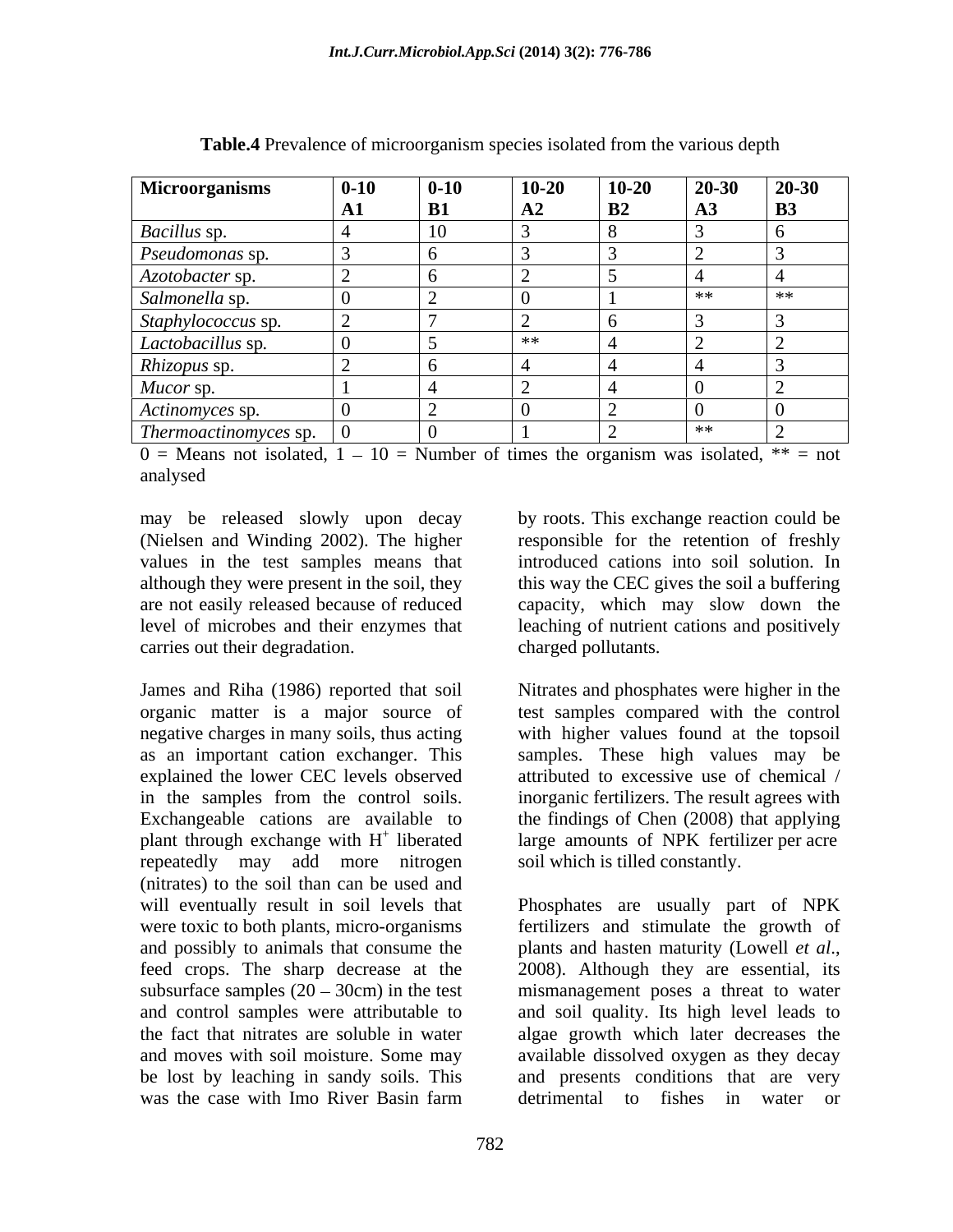report. alkaline phosphatases. Dehydrogenase

Higher sulphate concentration found in this work at the topsoil surface of the test considered a good measure of microbial farm soil may have resulted from the excessive inorganic fertilizer or pesticides 1997). Also, dehydrogenase occurs only applied and their oxidation or atmospheric decomposition of sulphur compounds contained in them or even those contained in the natural soil that are eventually consistent with the observation madeby exposed due to constant tillage. Most previous researchers who worked on sulphur inputs are eventually transformed into sulphuric acid and may acidify soil (Oliveira and Pampulha, 2006; Nwaugo *et*  and water (Mitchell *et al*., 1989). *al*., 2008; Akubugwo *et al*., 2007).

Higher values of potassium were found at topsoil samples from the test samples microbial activities. It decomposes when compared with the control. hydrogen peroxide into molecular oxygen Potassium concentrations in soils should and water, thus alleviating its toxicity to ordinarily increase with soils depth, as in organisms (Daniel et al., 1992; Li et al. the control (Table 1). This change in order 2005). Polyphenol oxidase is associated could be attributed to the NPK fertilizers with carbon cycle and its presence in soil constantly applied on the farms and environment is important to the formation constant tillage with heavy machinery. Most of this potassium is not available to urease are involved in the biochemical plants as they do not dissolve but are cycles of phosphorus and nitrogen trapped between layers of clay minerals respectively (Matoche *et al*., 1994; Koper (Rehm and Schmitt, 2002). Potassium *et al*., 2005). There was an increase in the uptakes by plants are affected by several activity of urease at the topsoil of the test factors which include soil moisture, soil aeration and oxygen level, soil be attributed to the nature or types of temperature and the tillage system. fertilizers used which may contain lots of

alkaline phosphatases in the test soil activity was observed to be significantly (P<0.05) higher in the test soil than the most sensitive to pollution, with the  $\blacksquare$  However, the control soil at  $0 - 10$ cm

population of soil micro-organisms (Person, 1990). This may have contributed dehydrogenase while, the least affected of to the decrease in bioload noted in this the soil microbial enzymes were acid and highest sensitivity observed in alkaline phosphatases. Dehydrogenase activity serves as an indicator of the microbiological redox system and may be oxidative activities in soil (Tabatabai, within living cells, unlike other enzymes which can occur in an extra-cellular state. The results obtained from this work is enzymes in polluted or contaminated soil

This study showed a reduction in the encourages the growth of bacteria with activities of dehydrogenase, polyphenol such enzymes. Based on this one can oxidase, hydrogen peroxidase, acid and assume that pollution or contamination of samples compared to control while, urease enzymes which invariably affects soil control. Soil dehydrogenase, polyphenol between one or two colonies of both gram oxidase and hydrogen peroxidase are the positive and gram negative organisms. Hydrogen peroxidase is another key oxidoreductase associated with aerobic microbial activities. It decomposes organisms (Daniel *et al*., 1992; Li *et al*. 2005). Polyphenol oxidase is associated of humic substances. Phosphatases and soil compared with the control. This could urea or urea containing components that soil exhibits an inhibitory effect on soil organisms. In both study locations, the numbers of bacteria colonies were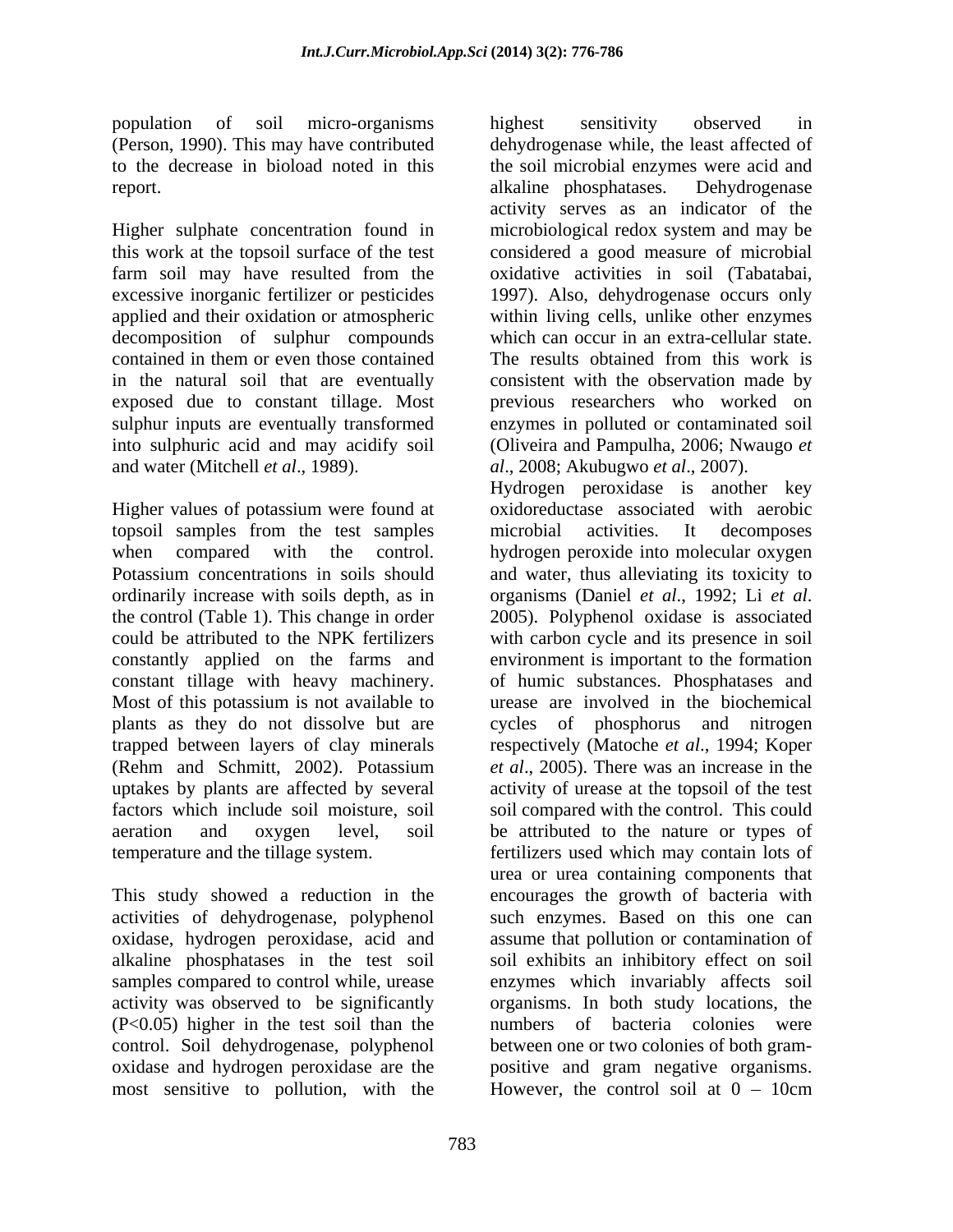depth had the greatest number of both Ukwuoma, C.U. 2007. fungi and bacteria count in both cases. This was supported by several researchers (Nwaugo *et al*., 2008; Oseni *et al*., 2007). The various depths in the two locations Alef, K., and Nanniperi, P. 1995. Methods showed similar organisms. The observed wider distribution of some organisms in the Imo River Basin Farm soil samples may be due to the method of cultivation

In all cases, the number of bacteria count APHA., 1998. Standard Methods for were significantly  $(P<0.05)$  lower in test soil compared to control in the three soil levels. The drastic reduction both in the number and species of the various micro organisms isolated from the soil samples  $\qquad$  Control Federation,  $20<sup>th</sup>$  Edition, at various soil depths from the test soil, compared with the control may be Arias, M.E., A.G. Jose, F.J. Gonzalez-villa attributed to the constant application of agrochemicals and tillage system. This finding was in line with that of and Chemists. Soil Health Int. Filimonova, (1997) who reported that agricultural practices such as monoculture Baross, J.A., and Morita, R.Y. 1978. and pesticides application contribute to a Microbial life at low temperature: general reduction of species diversity and Ecological Aspects. In: D.J. Kushner total population of organism. Edition, Microbial life in Extreme

In conclusion, agricultural practices such contribute to general reduction of soil fertility, species diversity and total Biodiversity Soil Ecosystem organism population. Long tillage history changes the soil environment affecting the number and kinds of soil organism, Development Division, Rome, resulting in erosion that washes off the topsoil, lead to loss of plant residue or organic matter which is food for 1964. Soil Dehydrogenase Activity. organisms. The affected soil needs remediation if it will continue to be used Chen J. 2008. The combined use of

Box, G. E., W.G. Hunter and Hunter, Taiwan. Akubugwo, E. I, C.J. Ofoegbu, and

Ukwuoma, C.U. 2007. Physicochemical studies on Uburu Salt Lake , Ebonyi State Nigeria. Pak. J. Biol. Sci. 10(7): 3170 – 3174.

- in Applied Soil Microbiology and Biochemistry,  $3<sup>rd</sup>$  Edition, Academic press London, PP.  $345 - 353$ .
- adopted. Analysis; Association of Analytical AOAC., 2005. Official Methods of Chemists,  $18<sup>th</sup>$  Edition.
	- Examination of Water and Waste Water. American Public Health Association, American Water Works Association and Water Pollution Control Federation,  $20<sup>th</sup>$  Edition, <sup>th</sup> Edition, Washington DC, USA.
	- and Ball, A.S. 2005. Soil Health: A New Challenge to Microbiologist and Chemists. Soil Health Int. Microbil.  $8:13 - 21$ .
	- Microbial life at low temperature: Ecological Aspects. In: Environments, Academic Press New York, PP:  $9 - 71$ .
- as monoculture and pesticide application Bunning, S., and Jimenez, J. J. 2003. Indicators and Assessment of Soil Biodiversity / Soil Functioning For Farmers and Governments. FAO, Land Water Development Division, Rome, Italy. pp:  $1 - 21$ .
	- Cassida, L. E., J. O. Kelvin and Sntoro, D. Soil Science 98: 371 – 374.
- for agricultural purposes. chemical and organic fertilizers and or **References** soil fertility. FFTC Publication Biofertilizer for crop growth and soil fertility. FFTC Publication Database, Agricultural Situationer, Taiwan.
	- Collins, C.N. and Lyne, P.M. 1980.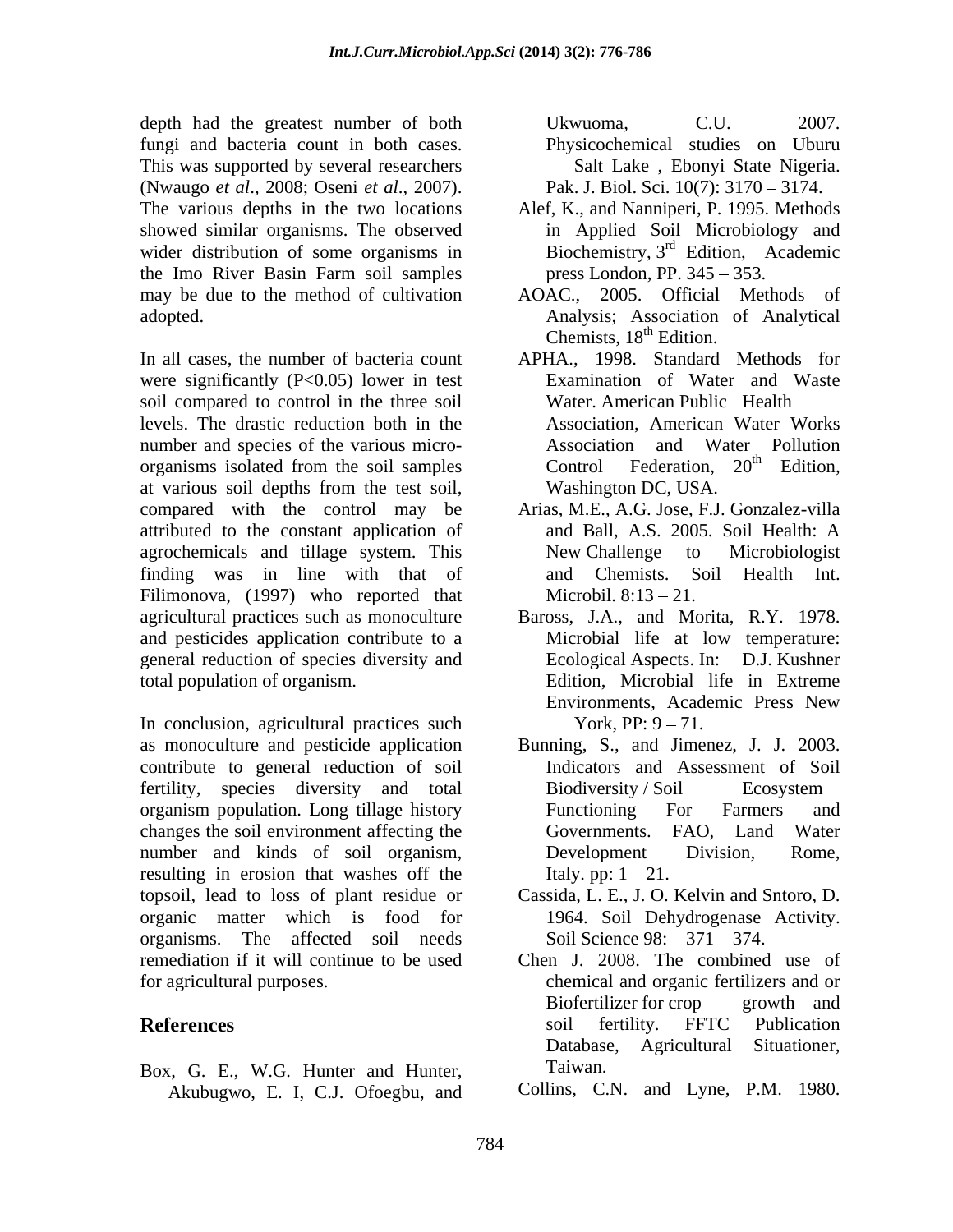Microbiology methods, 4<sup>th</sup> Edition, Piotrowska, A. 2005. Influence of

- Daniel, L.P., J.B. Edward and Alan, T.S. Pomorze region (Poland), 1992. Hydrogen peroxide use to increase oxidant capacity for in site 7:10565.<br>bioremediation of contaminated soils Li, H., Y. Z
- Dewis, J. and Freitas, F. 1970. Physical
- Filimonova, M. 1997. Microbiological Lowell, B., L. John, R. Gyles, G. Rehm, Activity in native soils. Missouri
- Frey, D., R.J. Old field and Bridger, R.C. 1981. A colour Atlas of Pathogenic
- Graham, M.N. and Haynes, R.J. 2005. J.H.1994. Nitrogen fertilization Organic matter accumulation and suppresses soil phenol oxidase to affect management experiment. Biol. Fertility. Soil. 41:249-256.
- Griffiths, B.S, M. Bonkowski, J. Roy and<br>Ritz. K. 2001. Functional stability, environmental impacts. Appl. Soil.
- Han, W.Y., J.Y. Ruan and Lin, Z. 2002. series tea specialty fertilizers. J. Tea.
- James, B.R., and Riha, S.J. 1986. pH
- Kandelar E and Gerber, H 1988. Short term assay of urease, protease, organic
- Koper, J., H. Dabkowska-Naskret and

Butterworths and Co. London, pp. heavy metals on enzymatic activity 50 - 54 in lessive soils of Kujawy and Pomorze region ( Poland ), Geophysical Research Abstracts, 7:10565.

- bioremediation of contaminated soils Li, H.,Y. Zhang, C.G. Zhang and Chen, and aquifers. J. of Contam. C.X. 2005. Effect of petroleum-Hydrol., 9:221 242. containing waste water irrigation on and Chemical Methods of Soil and activities in a paddy soil irrigation Water Analysis. Soil Bulletin, F. areas. J. Environ. Qual. 34:1073 – A. O. Rome. G.X. 2005.Effect of petroleum bacterial diversities and enzymatic 1080.
- Prairie J. 23 (4):15 -- 16 Noguerira, A.J.A. 2005. Terrestial Fungi. Wolfe Medical Environ. Pollu. 138: 121 - 131. L.S. Michael, A.M.V.M. Soares and avoidance behaviour tests as screening tool to assess soil contamination.
- Publications Ltd. Holland, PP. 20 33. Matocha, C,J., G.R. Haszler and Grove, fertilizer induced acidification interact enzyme activity in no-tillage systems. J.H.1994. Nitrogen fertilization suppresses soil phenol Science, Technical Articles  $169(10):708 - 714.$
- Ritz. K. 2001. Functional stability, M.B. David and Likens, G.E. 1989. substrate utilization and Effect of whole tree harvesting on biological indicators of soil following the sulphur dynamics of a forest soil. Mitchell, M.J., C.T. Driscoll, R.D. Fuler, Soil Sci. Am. J. 53: 933 – 940.
- Ecol. 16:49-61. Nannipieri P.B., A. Creccanti, S. Cerlli The major nutrient limiting factors in the phosphates, urease, potease, tea soils and development of organic carbon and nitrogen from soil. and Matarresse, E. 1980. Extraction of phosphates, urease, potease, organic carbon and nitrogen from soil. Soil.Soc. Am. J.  $44:1011 - 1016$ .
- Sci. 22:70 74. Nielsen, M.N. and Winding, A. 2002. buffering in forest soil organic Health, National Environmental horizons: relevance to acid Research Institute, Denmark , precipitation. J.Environ. Qual. Technical Report, N0. 388:1- 82. Micro-organisms as Indicators of Soil Research Institute, Denmark ,
- 15:229 233. Nwaugo, V.O., R.A. Onyeagba, E.I. carbon and nitrogen from soil. Soil Sci. Soc. Am J. 44:1011-1016. contaminated soil. Biokemistri. 20 (2): Akubugwo and Ugbogu, O. 2008. Soil bacterial flora and enzymatic activities in zinc and lead  $77 - 84.$